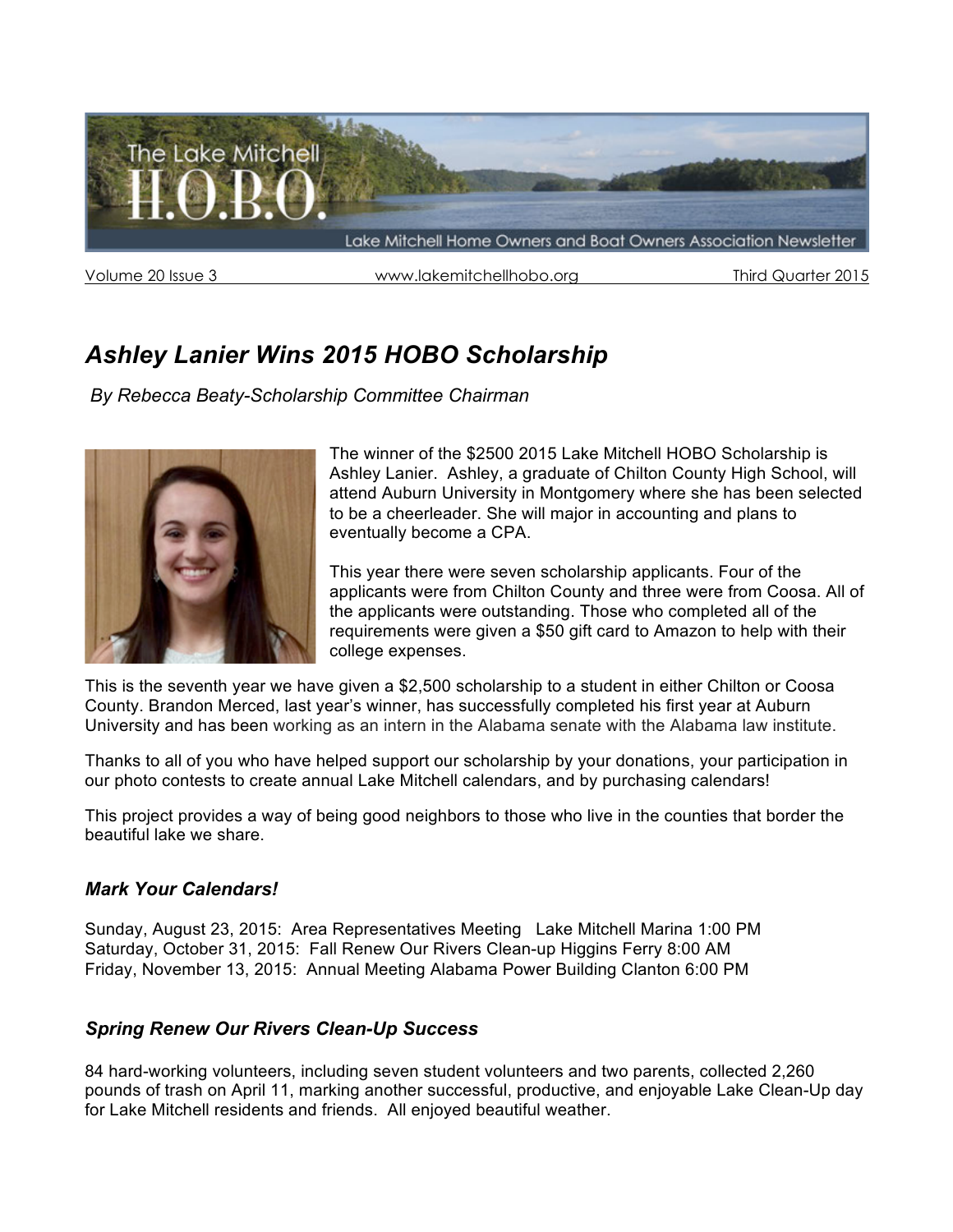# *Ponchishatchee-It's All Creek to Me!*

### **By Chip Gates, H.O.B.O. Historian**

Those of you who were young in the 1960's may have watched the Rocky and Bullwinkle Show on Saturday morning. Two recurring characters, Sherman and Mr. Peabody, would use their "Wayback Machine" to transport them to a distant time and place in history. Today we will utilize that same technology, step into the "Wayback Machine", and relive some of the earliest recorded history of our area.



Captain John Stuart, a loyalist militia captain in the service of the King, was appointed Superintendent of Indian Affairs for the Southern District (of the not yet United States) in 1761. This District included South Carolina, Georgia, and lands that later became Alabama and Florida. Being a good supervisor, Stuart delegated some of his responsibility and subsequently tapped another loyalist, Mr. David Taitt, to make a survey of Upper and Lower Creek Indian villages and trading posts, with the goal of fixing their locations for mapping, and currying favor with the native peoples. At this time Britain had plenty of enemies, Spain and France to name a couple, plus some of the colonies in the New World were becoming more and more of a challenge to keep in line. So having the indigenous population on its side would certainly be an advantage.

Mr. Taitt set out from Pensacola on January  $30<sup>th</sup>$ , 1772. With several pack horses, an interpreter, and a very small entourage, he made his way northeastward. In short order Taitt was in Tuckabatchie, a fair size Upper Creek village just below present day Tallassee, Alabama. After spending many days there, on March 29<sup>th</sup>, 1772, he journeyed to Abicouchie. W. Stuart Harris' book **Dead Towns Of Alabama** has the spelling of this village Abikakutchee, and places it in Talladega County near present day Sylacauga, about 5 miles east of the Coosa River. It's doubtful Taitt took Hwy. 280 or 231 to get there, but apparently his horse and the Indian footpaths of the day served him well. The next day his journal reads that he travelled 30 miles SSE to Wakokays (or Wakokayi). If his compass direction is correct, it appears he is backtracking. Nevertheless, he says Wakokays is situated on a branch of a creek the Indians called **Ponchishatchee.** You know it better as *Hatchet Creek*. Taitt goes on to record "This Creek, which falls into the Coosa River about 18 miles South west of this, is about 60 feet broad in most places but not navigable, being full of Rocks and Shoals". Anyone who has travelled up Hatchet to see the lilies or gone kayaking further up can attest to that.

Taitt's next destination was Puckantallahassie or Pakan-Tallahassee. You may think we're going to Florida, but no, we're actually heading down Hatchet Creek toward the river. Taitt was delayed for a day because of heavy rain, but arrived on April  $1<sup>st</sup>$ . This village, by his reckoning, is 14 miles southwest of Wakokays. He goes on in his journal to write the town is "on the west side of hatchet Creek", and "is within four miles of Coosa River." In Puckantallahassie Taitt "was met at the Traders house by four Old men", the rest having gone off to war against another tribe. Taitt decided to leave for the small village of Weoka, a twelve mile journey southeast by east. This pretty much jives with the location of the present day community by that name. For those not familiar with Coosa County, Weoka is roughly halfway between Rockford and Wetumpka just east of Hwy. 231, and due east of the communities of Buyck and Titus (see 1889 map). Taitt also added this: the road to Weoka was very good, except the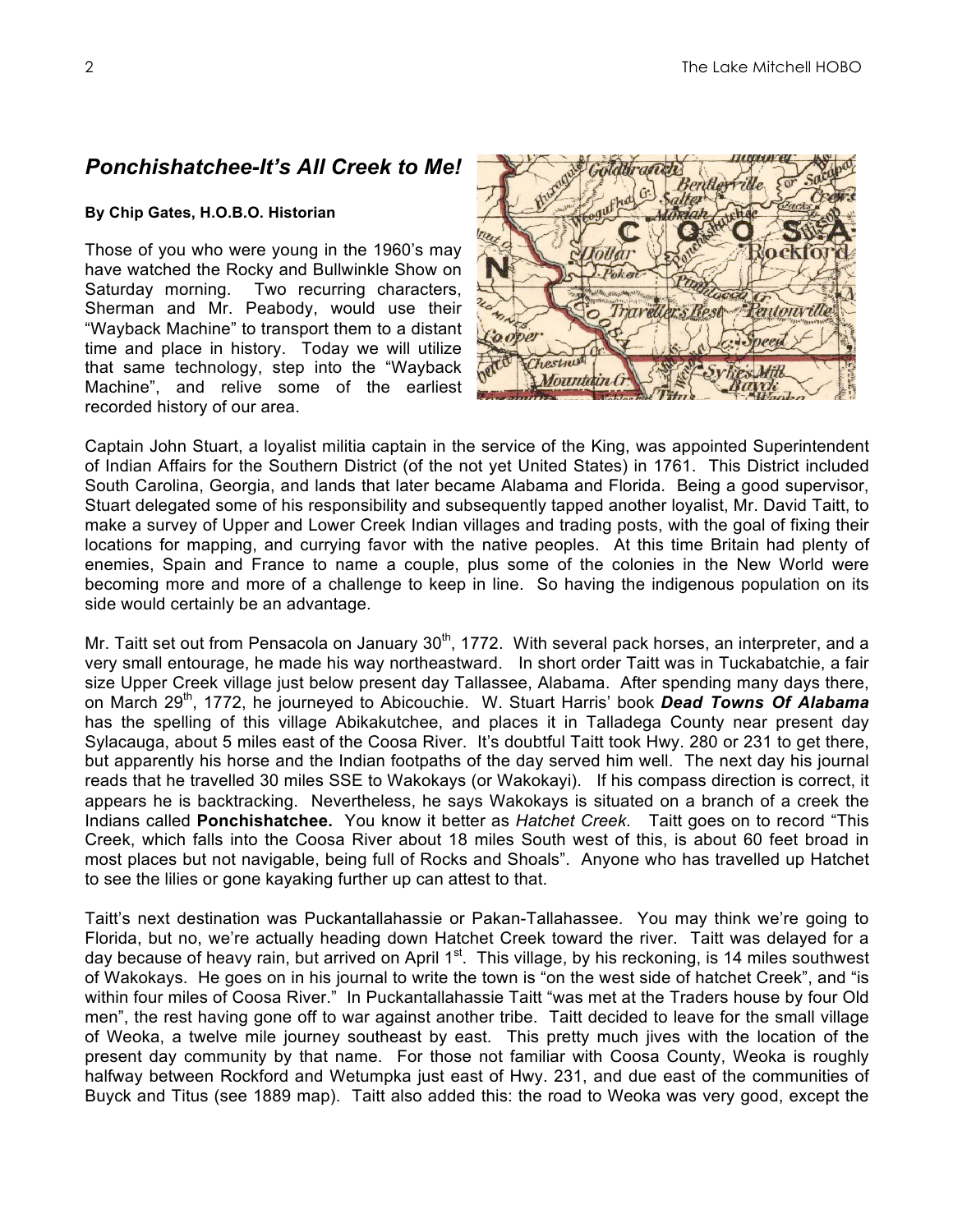first four miles being very hilly. Any of our readers from Areas 13 thru 16 (Pennamotley and south to the dam) would undoubtedly concur, the "hilly" part being a bit of an understatement.

We must marvel at Taitt's dedication and energy to travel the distances he did, and admire his ability to mediate with the Indians. But before we raise him to the level of sainthood, be aware that during the not-too-distant War of Independence he maintained his allegiance to the King and kept the Creeks loyal to the British.

At this point I should tell you that our journey back in time has been greatly aided by the lengthy and detailed journal that Mr. Taitt was directed to keep. If you are interested, this journal can be found in the public domain online under the title *Travels In The American Colonies,* published in 1916. Leaving Taitt to his future, let's return to Puckantallahassie or Pakan-Tallahassee. Taitt put this village four miles up Hatchet Creek from the Coosa River. Referring once again to Stuart Harris' book *Dead Towns of Alabama*, we find a listing for Pakan Talahassi. There seems to be a bit of confusion here, as it describes the village as being on the south bank of *Walnut Creek*, but in Coosa County. I have not looked into this, but often a large county would later be divided into two or more smaller counties. Perhaps long ago what is now Chilton County was part of a larger Coosa county. Or maybe Harris got his counties, or creeks, mixed up.

A map by Baron De Crenay in 1733 reportedly shows Pakan-Tallahassee village on both sides of the Coosa River, near the confluence of Hatchett Creek. A French census of 1760 listed the town with a population of 50 warriors. Political correctness was obviously not in vogue back then. The village wasn't a "for men only" club. Women, children and the elders also inhabited the village.

Many Indian villages moved from place to place, especially if destroyed by raids or floods, but they would often take their old village name with them. Without the benefit of a GPS or even a decent compass, it's not surprising there would have been a discrepancy in locating the exact place where a village once stood. One thing is certain, though. Most, if not all, Creek Indian village sites located near the Coosa River are now under the lake. At first you might think that many a nice arrowhead has been covered by water, and you'd be right. When I was much younger, I listened attentively to anyone who talked of finding such artifacts, and they always seemed to be near rivers or streams. But the only place I ever did find arrowheads was on a hillside several miles outside of Gordo, AL, and it wasn't close to water. The area was, however, rich in the type of stone the local Indians (Choctaws?) favored for making their projectile points. The quartz we have around the lake may have served the Creeks for the same purpose. If you have found any arrowheads at the lake, please share them with our readers. Send your photos to me at *gatesestate@bellsouth.net*.

As we return to the present and step out of the "Wayback Machine", I'll leave you with this advice. As you walk around our beautiful lake this summer, keep one eye open for snakes, and the other for arrowheads. You never know what you might find. The latter, I hope. See you on Ponchishatchee Creek!

# *2016 HOBO Calendar Needs Your Pictures!*

Only ten weeks till time to submit the 2016 calendar to the printer and we only have about 20 pictures! Please send your pix to Melissa.nannini@gmail.com now! Volunteers are needed to serve on our selection committee also. Let Melissa know if you would like to join the selection team. Calendars provide a monthly reminder of the beautiful Lake Mitchell views we all love. In addition, proceeds support our annual HOBO Scholarship Fund!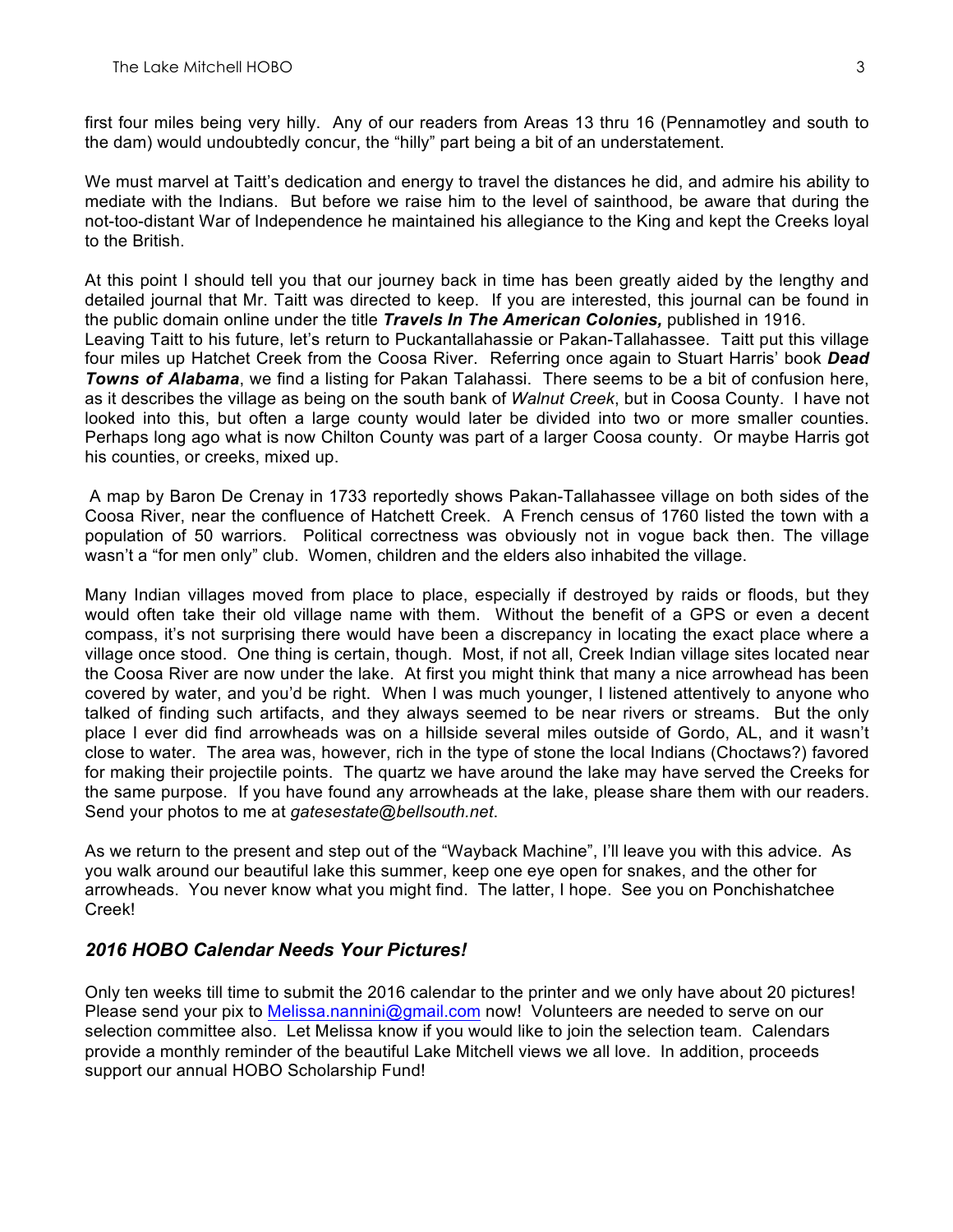| <b>AREA REPRESENTATIVES</b> |                                    |                                                                     |                                                              |  |  |  |
|-----------------------------|------------------------------------|---------------------------------------------------------------------|--------------------------------------------------------------|--|--|--|
| Area                        | <b>Area Name</b>                   | Representative                                                      | <b>Phone</b>                                                 |  |  |  |
| 1                           | Blue Creek/<br>The Ridge           | <b>Bobby Lewis</b><br>docx2@mindspring.com                          | 205-212-1020<br>205-901-8307                                 |  |  |  |
| $\overline{2}$              | <b>Blue to Cargile</b>             | Jim & Johnye Woodrow<br>ajwking@aol.com                             | 205-425-9431<br>205-755-0055                                 |  |  |  |
| $\mathfrak{S}$              | Cargile South                      | Dan Murchison<br>DanMurchison@gmail.com                             | 205-408-7445                                                 |  |  |  |
| 4                           | Cargile North                      | <b>VACANT</b>                                                       |                                                              |  |  |  |
| 5                           | Cargile to Bird                    | Sonny & Peggy Bullard<br>pnsbullard@gmail.com                       | 205 755-9514                                                 |  |  |  |
| 6                           | <b>Bird Creek</b>                  | <b>Leslie Miles</b><br>lesliemiles0@gmail.com                       | 205-755-6432<br>205-612-2172                                 |  |  |  |
| $\overline{7}$              | <b>Bird to Walnut</b>              | Becki & Mau McCallum<br>beckmau@gmail.com                           | 205 755-5334                                                 |  |  |  |
| 8                           | <b>Walnut SW</b>                   | Beau Battaglia<br>beauredsox@yahoo.com                              | 504-909-6990                                                 |  |  |  |
| 9                           | Walnut. Creek Peninsula            | Joel and Betty Elam<br>Betty687@aol.com                             | 205-807-9056 Betty<br>205-755-2775 Lake<br>205-991-3775 Home |  |  |  |
| 10                          | Cove and Mountain                  | <b>Roxanne Martin</b><br>roxypmartin@gmail.com                      | 205 755-0863                                                 |  |  |  |
| 11                          | Mountain to Lay Dam                | <b>Stan Holt</b><br>Stan-holt@att.net                               | 205-980-1428                                                 |  |  |  |
| 12                          | Upper Hatchet and Weogufka         | <b>VACANT</b>                                                       |                                                              |  |  |  |
| 13A                         | East Pennamotley                   | Jim & Wathan Hand<br>jmhand@centurylink.net                         | 256-377-1153                                                 |  |  |  |
| 13B                         | <b>West Pennamotley</b>            | Richard & Wendy Cruse<br>wendycruse@gmail.com                       | 205-253-8298                                                 |  |  |  |
| 14                          | Hatchet to Big Airplane            | Eric & Rose Green<br>rosegreenlake14@yahoo.com                      | 205-492-7151                                                 |  |  |  |
| 15                          | Airplane/Finger to Big Y<br>Slough | <b>Tommy Carpenter</b><br>rtcarpen@southernco.com                   | 256-377-1046<br>205-586-1749                                 |  |  |  |
| 16                          | Big Y to Mitchell Dam              | Nan & David Spivey<br>davidaspivey@gmail.com<br>nanspivey@gmail.com | 256-377-1178<br>205-492-0375                                 |  |  |  |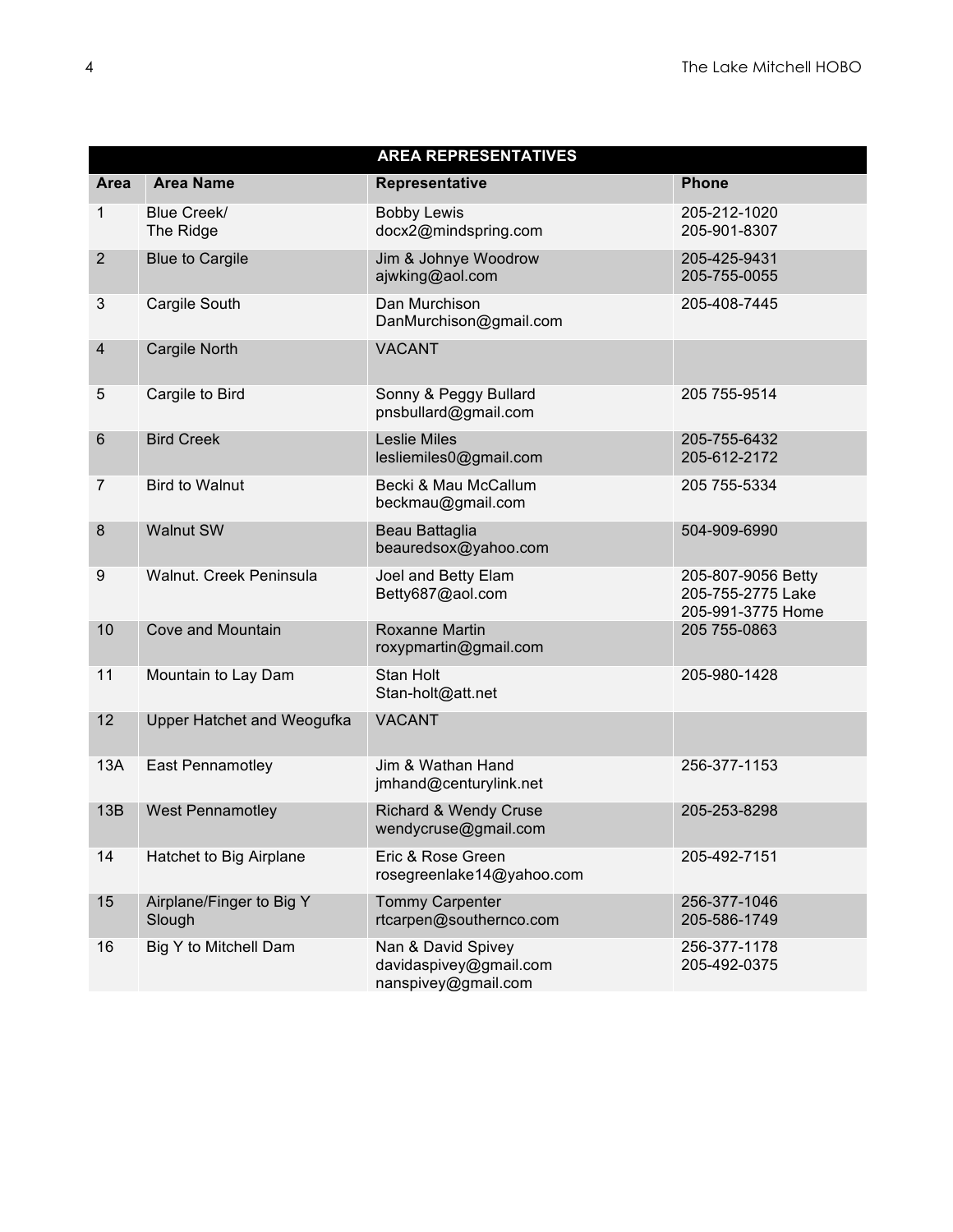# *Area Representative Reports:*

#### *Area 1-Bobby Lewis*

Things are looking very active for the spring and summer for area 1 residents. It looks like the weather is finally warm and the water is feeling better, and we are all looking forward to the July  $4<sup>th</sup>$  weekend.

There are currently at least 3 houses under construction in our area, with two nearing completion. There are a few houses for sale or recently sold, so we will be welcoming new neighbors to the area. Some of these are old neighbors with new houses being built.

Over the past several months, I have noted many more people who are taking advantage of the calm waters of Lake Mitchell and enjoying paddling, both on kayaks and stand up paddleboards. Both of these activities are very relaxing, giving you the ability to see flora and fauna up close. If you have an opportunity to give either a try, take advantage and enjoy. Both are good exercise for core and upper body muscles and good practice for balance, a trait which is extremely useful as we get older.

Our family looks forward to seeing many of you over the net few months. Enjoy and be safe.

#### *Area 5 – Peggy and Sonny Bullard*

Welcome summer at last! Sonny and I have been in fishing competition for a while now and we can tell you that the fishing on Lake Mitchell has been good. I caught the most but he caught the biggest at 5.5. My largest was only 2.7. He just can't go home when I am ahead. "Smile"

There is much activity on the lake now so please be safe and watch out for each other this summer. Take time to get to know your lake neighbors. One way to do that is join HOBO and get involved. Sonny and I are getting older and one day will need to be replaced as Area Reps. We love what we do and all the people we have gotten to know because of our involvement in HOBO, but you younger people are the members of the future. Your involvement and input is welcome. Please contact us and work with a great bunch of people. You'll be glad you did!

*Enjoy your summer. Drop by or call anytime. Our door is always open to our lake neighbors.*

#### *Area 6 – Leslie Miles*

News from Bird Creek! I want to welcome a new neighbor to our Bird Creek family.... Jim and Aimee Weaver from Birmingham, we got to meet them at River Church and they are so thrilled about being here and excited to join HOBO. If you haven't been to the Higgins Ferry Park lately, please go by and see the new piers and layout. I thought it would be a concern for River Church but actually it is working even better and looks so nice. I want to thank our own Troy and Tina Croker for the new sign at the park. It looks fabulous! They have been so generous and supportive to our lake. I will take a picture and post it next time. Everyone be safe and have a wonderful summer!

#### *Area* 7-Becki McCallum

Hi all! We want to welcome a new neighbor to our area. Dick and Debbie DuFresne along with their son Blake have moved from Alaga Landing to County Rd 473. We welcome them and wish them many happy years as fulltime residents here. We also have a new boathouse in our area which is a prelude to another transfer. Ronnie and Pat Robbins of Blue Creek have completed phase one of their anticipated building projects. We look forward to seeing what else will come later. David and Tracy Gossett are remodeling in anticipation of also becoming fulltimers. Jake Sim is soon to be married to Kacey Davis, daughter of Phillip and Jan Davis (Area 1). We welcome the newlyweds as well.

Otherwise things are quiet in area 7. We look forward to the rest of summer!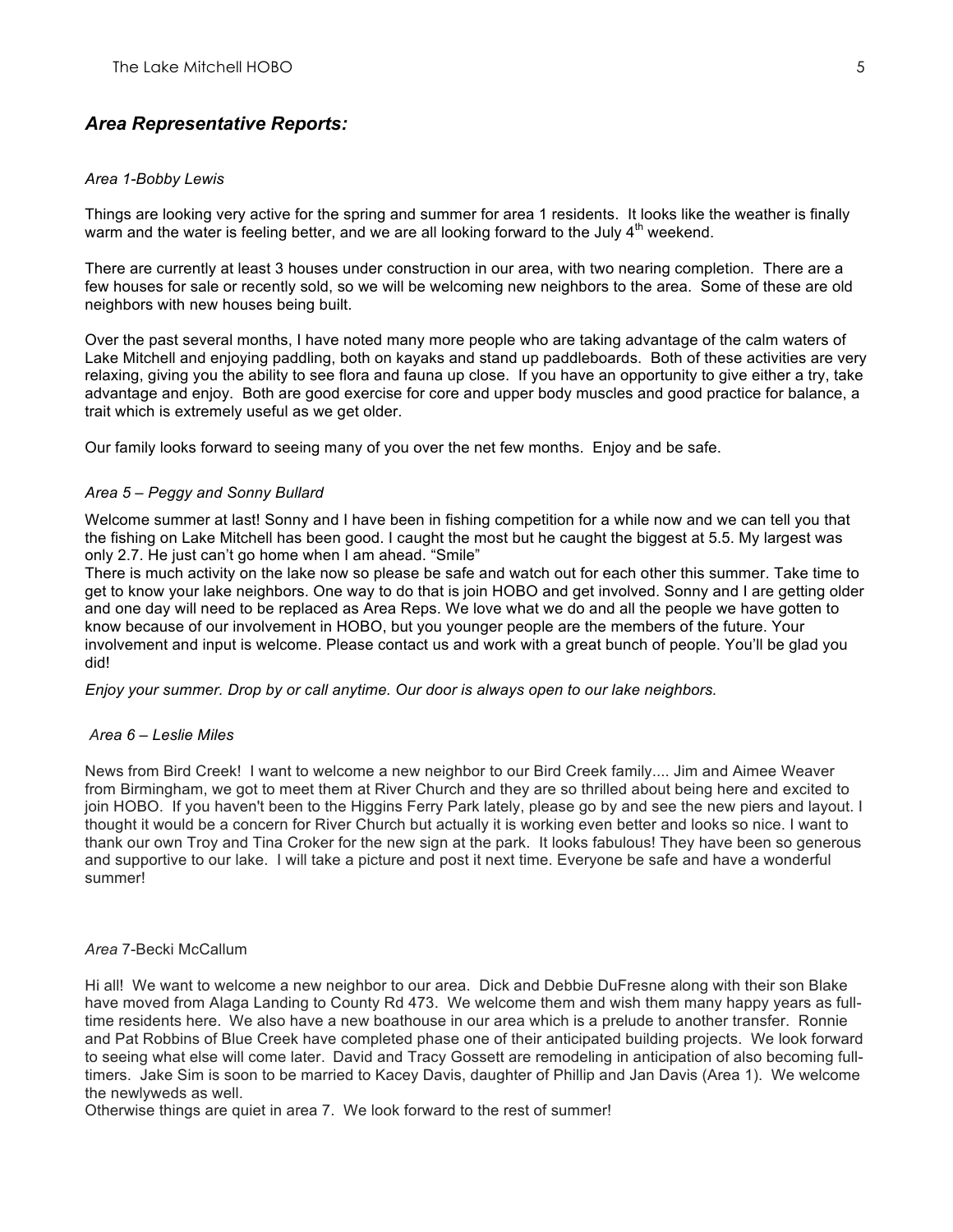## Area 8 - Beau Battaglia

I hope everyone is enjoying his or her summer so far. We have had good weather this summer and I know everyone wants to see that trend continue. I would like to announce that Area 8 has added new members! Please welcome Curry and Barbie Clements. Also I would like to say thanks to everyone who attended the picnic. I was not able to attend it but I heard it was a success. We are trying to get the water quality reevaluated in Walnut Creek hoping to upgrade from fish and wildlife to the swimming classification. I believe that's all the news from area 8. Everyone enjoys the rest of your summer and remember: Be Safe!

## *Area 9 – Betty and Joel Elam*

Summer is here and the lake is alive again. We had our first neighborhood get together Memorial Day weekend to renew our friendships and meet new neighbors. I would like to thank all the people that attended. We had thirty-six friends to attend and share thoughts and concerns about Walnut Cove Peninsula. However, most of our time was spent getting to know each other and enjoying the lake. Several neighbors talked about their histories on the lake which was very interesting. We want to thank Steve Miles, HOBO president, and his wife Leslie for joining our get-together. If you missed this meeting, we hope you will make others.

## *Area 16 - Nan and David Spivey*

Have you been to "The Cove" lately? Come and see the beautiful homes! We hope everyone is enjoying their time at the lake with family and friends. The Spivey's' son and daughter-in-law visited the first week in June before returning to Hawaii. Friends and family enjoyed the beauty of Lake Mitchell. If you see your neighbors out on their piers, stop in and say hello!

# *From our President:*



Hello everyone! This is a great time of the year to be on Lake Mitchell! River church has started back, great to see everyone on Sunday morning driving up on their boats to hear a wonderful sermon.

I would like to thank everyone who came to the HOBO picnic! We had a big turnout. The band was great and the food was awesome and the fellowship was wonderful. We had Marine-9 sitting out on the dock and if you notice the new striping on the

boat, that was compliments Troy and Tina Crocker and their company. Thank you very much! I would like to send a big "Thank You" to Jim and Johnnye McCormick! What a show you and your volunteers do on Lake Mitchell on the  $4<sup>th</sup>$  of July weekend every year! For all volunteers and HOBO members thank you for making this a beautiful place to live. Remember Lake Mitchell HOBO is on Facebook now! Check us out. Hope all of you have a wonderful summer on the lake! Be Safe!

Steve Miles

# *Lake Mitchell HOBO Poker Run Proceeds to benefit HOBO Scholarship*

By Peggy Bullard

A HOBO poker run was held Saturday June  $20<sup>th</sup>$  on Lake Mitchell from 4 P.M. until 7 P.M. The first event of this type but everyone had such a good time it may just become an annual event. The purpose was to raise money for the

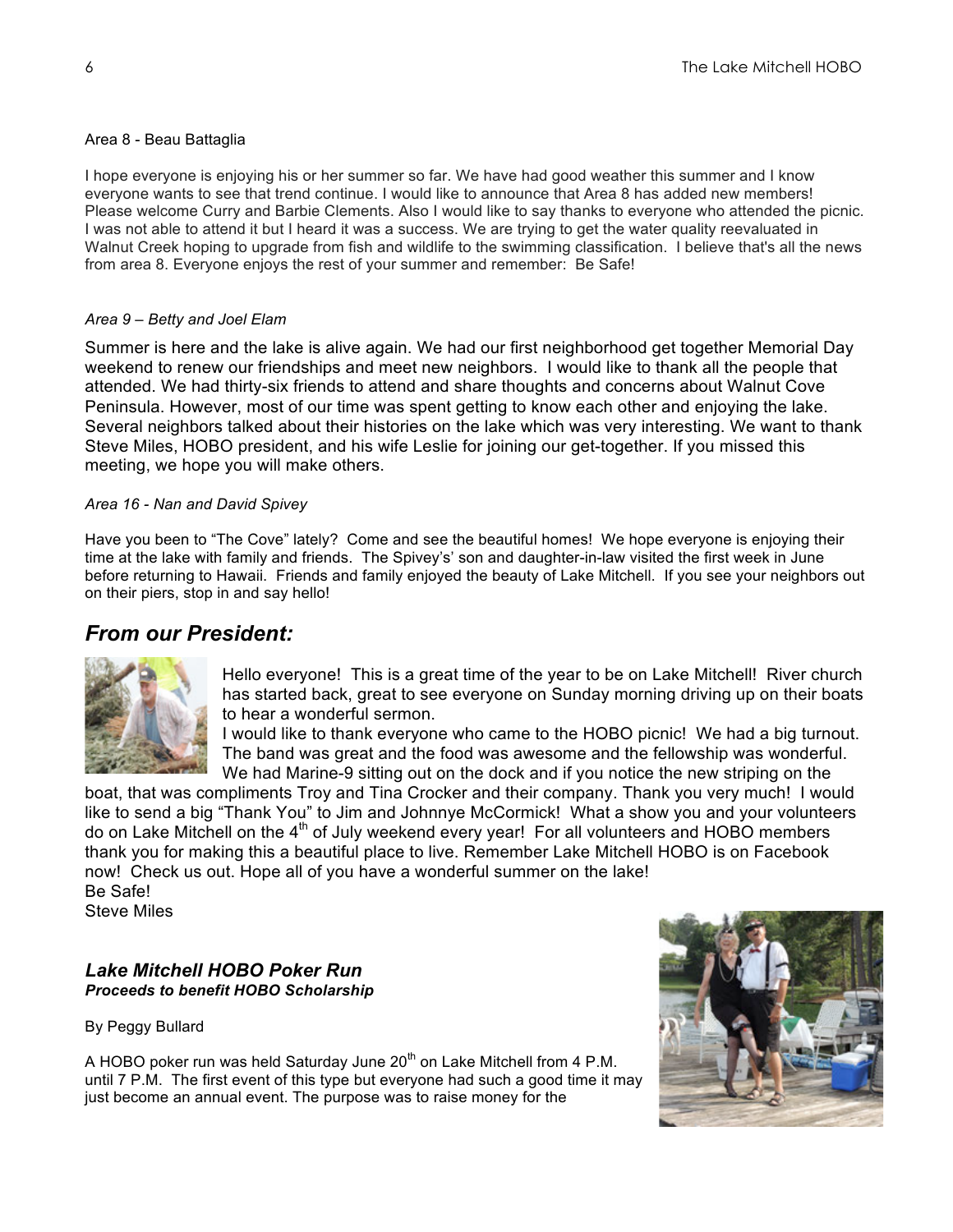scholarship fund. We give one scholarship of \$2500.00 to a qualifying student from Chilton or Coosa County each year. This is financed through donations and the sale of the calendars. When the scholarship committee and HOBO members decided they would like to give a second scholarship next year they began a discussion of how to raise the extra funds and came up with the poker run.

The run began and ended at Higgins Ferry where Nancy Piccolo, the Poker Host, registered each participant gave out packets to each with a map of the eight piers where the dealers were located. There was a sign off sheet in the packet and when the player drew a card the dealer would sign their name by the card on the player's list and sign the player's name on his sheet by that card. Once the player had picked up all eight cards they would return to Higgins Ferry and show the best 5 cards to the Poker Host, Nancy Piccolo to claim their prize.

The winner of the cash prize was Jordan Harper from Birmingham, a guest of the Crocker family here on the lake. Other prizes donated were dinner and dessert at Lake Mitchell Marina, dinners at San Marcos Restaurant, gift cards by Wall Mart, oil change by Baugh Ford, dinners at Three Amigos, gift certificates by Sam Piccolo and HOBO T-shirts.

Our dealers were Becki & Mau McCallum, Troy & Tina Crocker, Dan & Judy Murchison, John & Kathy Redd, Phil & Betsy Ward, Eric & Rose Green, Chuck & Carol Traetto and one couple who totally got in character for the event was Jim & Johnye Woodrow along with their dog. The dealers had as much fun as the players. Thanks to the scholarship committee Rebecca Beaty, Nancy Piccolo, Nan Spivey, Steve Miles, Carol Traetto, and workers Sam Piccolo and Lee Poe who worked hard to pull this event off.

Most of all we now have \$1,157.00 toward that second scholarship! Donations are always welcome and they are tax deductible. Earmark them for scholarship and mail to Lake Mitchell HOBO P.O. Box 1324 Clanton AL 35046.

# *Current Water-testing Data*

*Sam Piccolo*

| <b>Parameter</b>        | <b>Acceptable Range</b> | <b>Seven-Site Average</b> |
|-------------------------|-------------------------|---------------------------|
| <b>Dissolved Oxygen</b> | $5-9$                   | 8.22                      |
| pН                      | $6, 5 - 8, 2$           | 7.26                      |
| Alkalinitv              | $20 +$                  | 57.64                     |

## *Alabama Power Shoreline*

The Alabama Power Shoreline Management Team strives to protect and enhance the scenic, recreational and environmental values of the reservoirs it manages. As part of its mission, Alabama Power Shoreline Management is dedicated to ensuring all of the structures along Lake Mitchell's shoreline comply with the shoreline management program developed by Alabama Power with the input of its local, state and federal regulatory partners. Permits for shoreline construction are good for one year, and the program's general policies are:

1. Alabama Power encourages shoreline structure owners to maintain the upkeep of existing boathouses, docks and seawalls. Prior to beginning any maintenance, contact Alabama Power to obtain a no-fee permit for repairs.

2. Alabama Power also encourages shoreline structure owners to remove noncompliant structures and replace them with compliant structures, and upon doing so will be issued a no-fee permit (e.g. replace an enclosed boathouse with an open boathouse).

3. A permit to build any new shoreline structure will incur a one-time \$250 fee (e.g. new boathouse, new dock or new seawall). More than one activity may be authorized with a single permit. Please call Alabama Power Shoreline Management Team Member Candy Hayes at 205-280-4476 to discuss your project/work and to obtain a permit prior to beginning any maintenance or construction